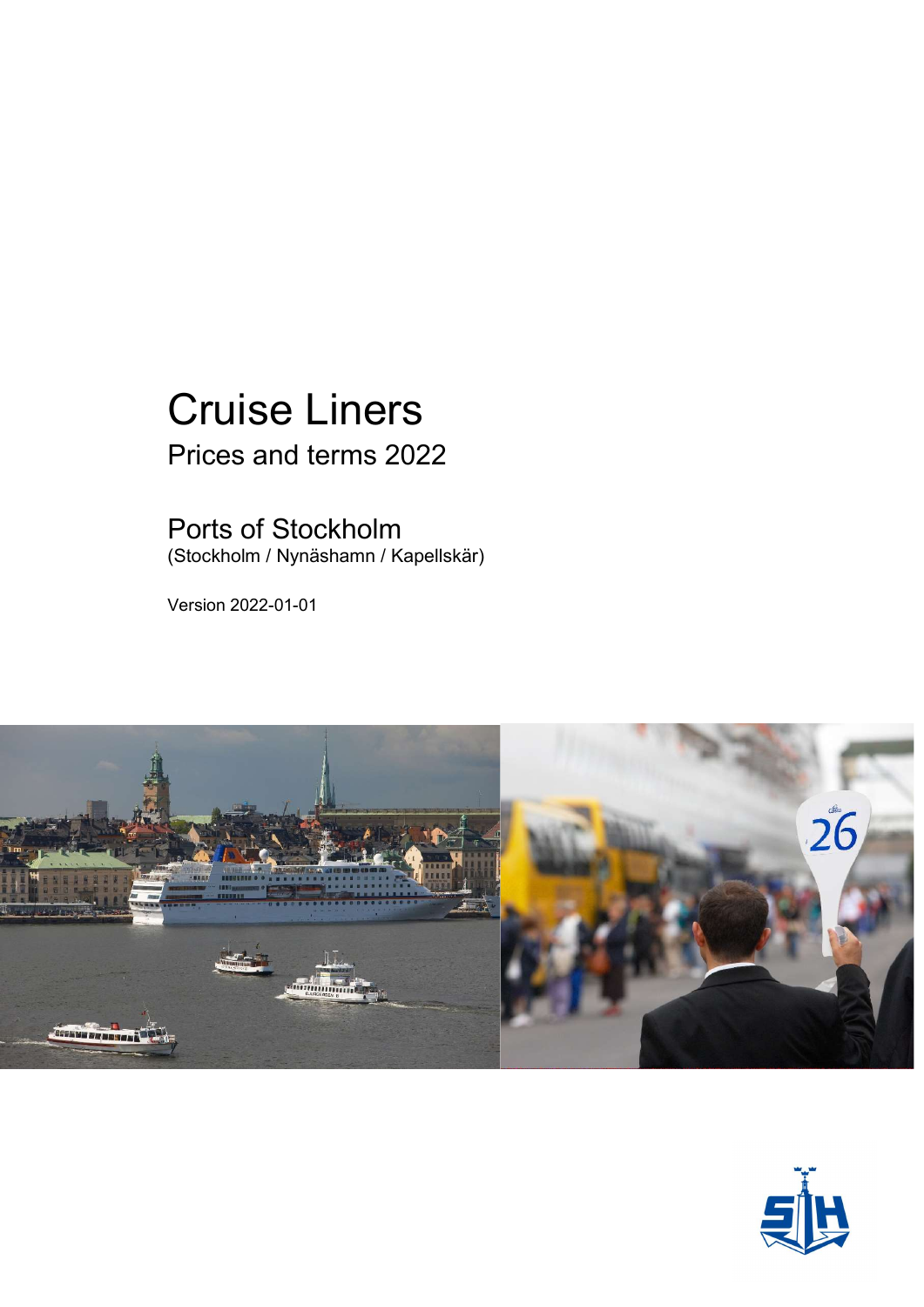# **CONTENTS**

|                                                 | З       |
|-------------------------------------------------|---------|
| <b>GENERAL INFORMATION</b>                      |         |
|                                                 |         |
|                                                 | $4 - 5$ |
|                                                 | 6       |
| <b>CRUISE LINERS</b>                            |         |
|                                                 | $7 - 8$ |
| <b>HARBOUR SERVICES</b>                         |         |
|                                                 | 9       |
| BOATMEN ________________________                | 9       |
| DELIVERY OF FRESHWATER IN THE PORT OF STOCKHOLM | 9       |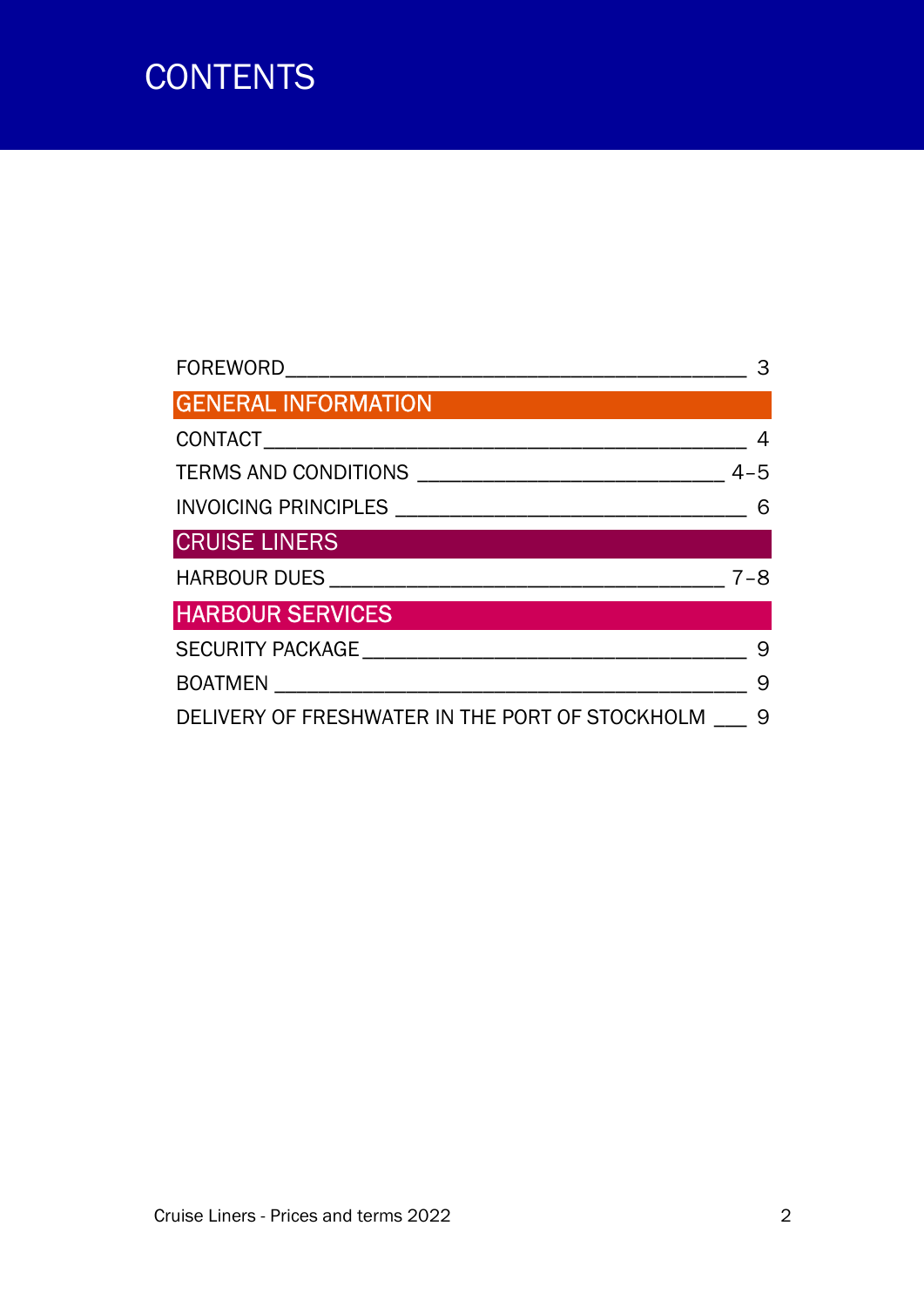## FOREWORD

### COLLABORATION DURING THE PANDEMIC CREATED GOOD PRECONDITIONS FOR SHIPPING IN THE STOCKHOLM REGION

The past two years have been unlike anything we have previously experienced. Everyone in shipping has been impacted by the pandemic in one way or another. This has both been challenging and has brought us closer together.

The way we have worked together is something I want to highlight. Thanks to good, close dialogue with you, our customers, both about long-term strategies and rapid changes of operative procedures, we have together created the best possible preconditions for sustainable transport in the Baltic Sea and the Stockholm Region.

Many thanks for such good collaboration on a daily basis, throughout the pandemic, and our mutual belief in the positive future development of shipping.

Yours sincerely



 Thomas Andersson, Ports of Stockholm **Managing Director** 

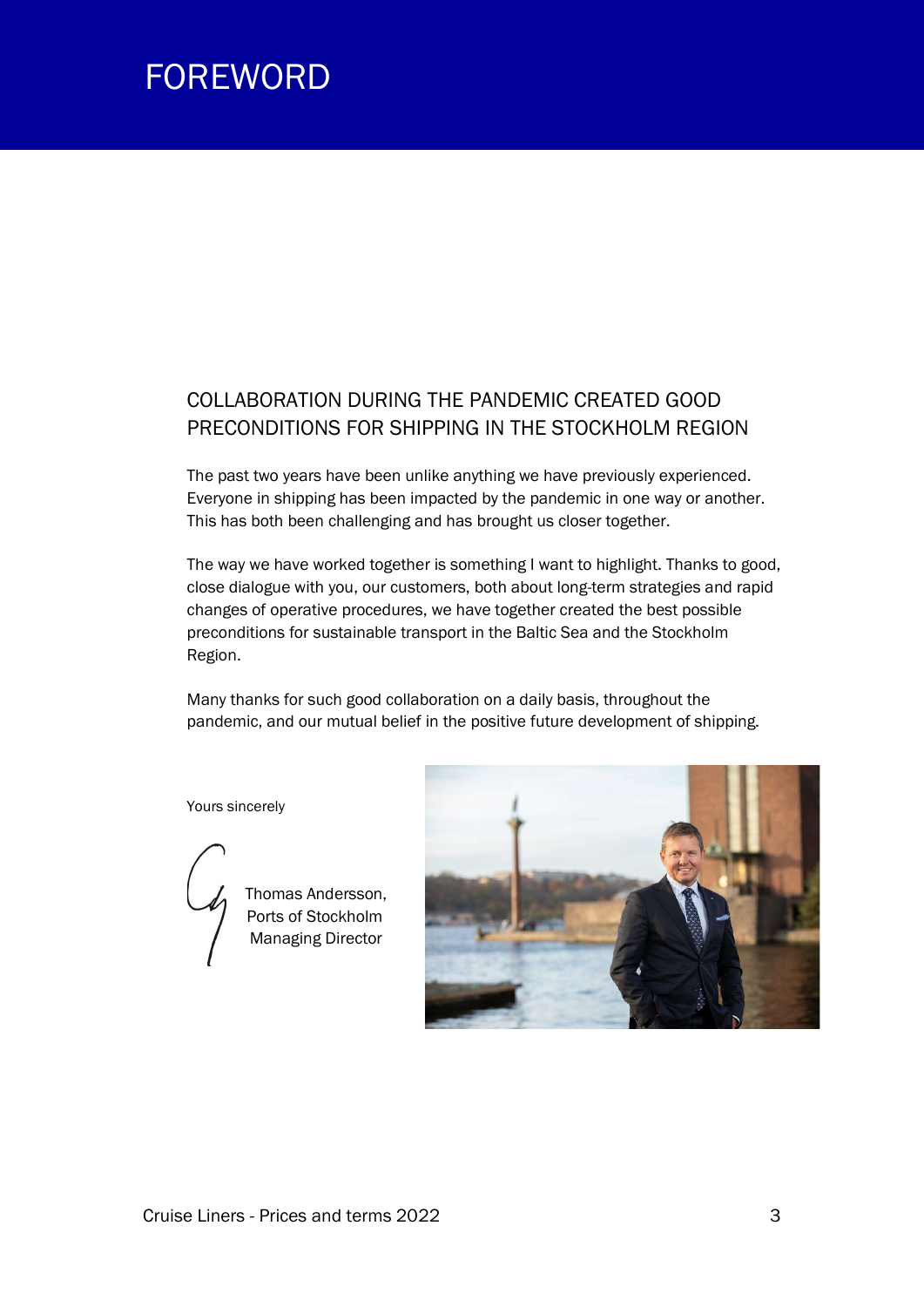## GENERAL INFORMATION



### **CONTACT**

INTERNATIONAL CRUISE TRAFFIC **FORT AND TRAFFIC CONTROL** Stefan Scheja BTC Tel +46 (0)8-670 28 13 Tel: +46 (0)8-670 28 10 Mobile +46 (0)70-770 28 13 E-mail stefan.scheja@portsofstockholm.com E-mail: btc@portsofstockholm.com

### GENERAL TERMS AND CONDITIONS

Ports of Stockholm has operations in several ports and annually issues 5 price lists;

- Price List for International Cruise Liners (in accordance with Swedish Maritime Administration regulations, SJÖFS 2019:3, 8 §)
- Price List for the Port of Kapellskär
- Price List for the Port of Stockholm
- Price List for the Port of Nynäshamn
- Price List for the Port of Stockholm Norvik

All prices stated are valid from 1 January until further notice, however at the latest until 31 December in the year of issue. Ports of Stockholm reserves the right to revise price lists at any time, and current price lists are always available on Ports of Stockholm's website, http://www.portsofstockholm.com.

According to Swedish Maritime Administration regulations (SJÖFS 2013:4) the Port of Stockholm, Port of Kapellskär and Port of Nynäshamn are classed as public ports. In accordance with Swedish Law (1981:655) governing certain tariffs at public ports, Ports of Stockholm has the right to charge dues if quays, jetties or similar facilities within the port area that belong to the port owner have been called at or utilised.

Harbour dues, according to a fixed rate as set out in this price list, or according to special agreements, are payable for vessels calling at or leaving public port areas and for goods, passengers and vehicles accompanying these vessels.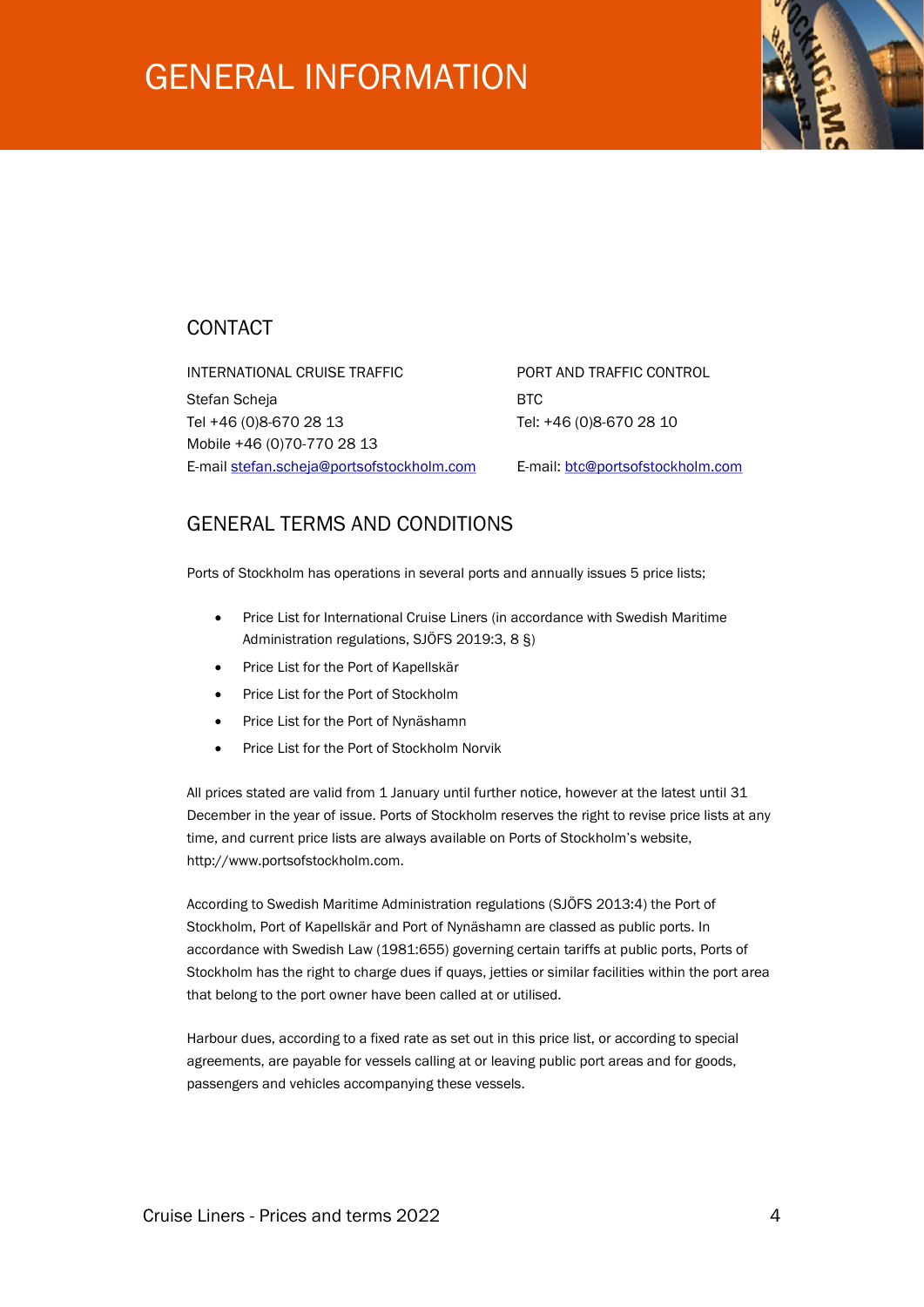## GENERAL INFORMATION

For comprehensive details of terms and conditions please refer to Ports of Stockholm's Port Regulations and Ordinance information, which is available on Ports of Stockholm's website, http://www.portsofstockholm.com.

Invoicing of harbour dues according to this price list occurs after the vessel's application, which the vessel's master, ship owner or representative for any of these shall submit in accordance with Ports of Stockholm's Port Regulations and Ordinance instructions.

When the vessel is exempt from the obligation of submitting a vessel application, the vessel's master shall submit to Ports of Stockholm the data necessary to establish the amount of the harbour dues. Special regulations apply to vessels with permanently allocated berths. Information about the goods loaded or unloaded shall be submitted to Ports of Stockholm four (4) days at the latest after the completed loading or unloading. Ports of Stockholm is entitled to demand provision of any information necessary to satisfy the requirements of Swedish Authorities, or information necessary to establish the amount of harbour dues, or to satisfy other needs of Ports of Stockholm for information, such as to facilitate logistics planning.

Harbour dues charged according to GT (Gross Tonnage) are based on GT in accordance with Lloyd's Register (1969 measurement regulations), or alternatively the submitted Tonnage Certificate.

Harbour dues charged by the day are based on a time period beginning and ending 00:00 – 24.00, unless otherwise stated.

In the event that Swedish Authorities decree that special tariff provisions shall be levied for the vessels of specific nations or for specific types of vessels, these provisions will apply unreservedly.

Ports of Stockholm's port facilities are approved by the Swedish Transport Agency as compliant with maritime and port security legislation. This means that various types of security measures are implemented depending on the prevailing security threat level. Ports of Stockholm may agree specific contracts with shipping companies/other companies using the port facilities regarding security measures for security threat level 1, and how such measures shall be financed. For elevated security threat levels, Ports of Stockholm may implement additional security fees, based on the actual costs incurred due to the elevated security protection measures. Shipping companies operating year-round scheduled services must agree a specific contract with Ports of Stockholm regarding maritime and port security.

Ports of Stockholm is a member of the Ports of Sweden organisation and implements Ports of Sweden General Conditions 1989 for terminal operations.

This price list is issued in Swedish with an English translation. In the event of inconsistencies between the Swedish and English versions, the Swedish version shall prevail.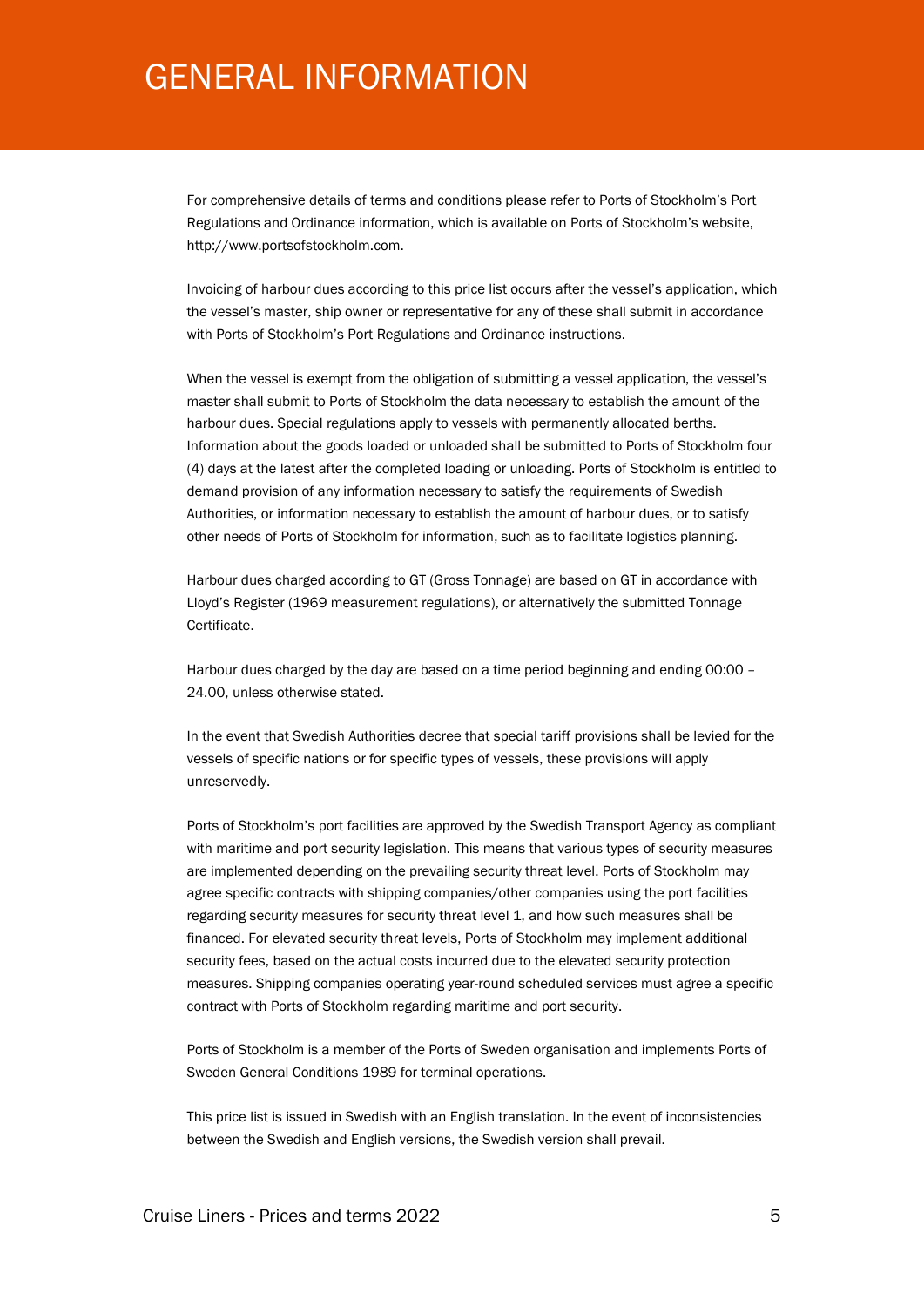## GENERAL INFORMATION

#### INVOICING PRINCIPI FS

The invoiced amount is rounded-up to the nearest whole Swedish Crown (SEK).

Invoiced amounts must be paid to Ports of Stockholm 20 days at the latest after the date of invoice, unless otherwise agreed. In the event of late payment, a statutory interest rate will be debited in accordance with Swedish Law (1975:635). A remuneration fee for issuing a written reminder will be debited in each instance in accordance with Swedish legislation governing the remuneration of collection expenses (SFS 1981:739).

VAT will be added on all charges in accordance with Swedish law, unless the business or the vessel is exempt from VAT or it is otherwise stated that the prices include VAT.

Requirements for advance payment may apply.

As part of Ports of Stockholm's efforts to minimise environmental effects, invoices may be issued by email. Please send your company name, customer number and email address to debitering@stockholmshamnar.se. Invoices will then be sent to the stated email address.

#### BOOKING POLICY

Booking requests are handled on "first come, first served" basis.

When a request is received, Ports of Stockholm will preliminary confirm an available quay if available, for the requested period of time.

Final allocation of quays are made in the beginning of the year before the cruise season begins, and in case of any changes to the preliminary quay, Owners agent will be informed of the new details

Ports of Stockholm reserves the right to at any time change the allocated quay.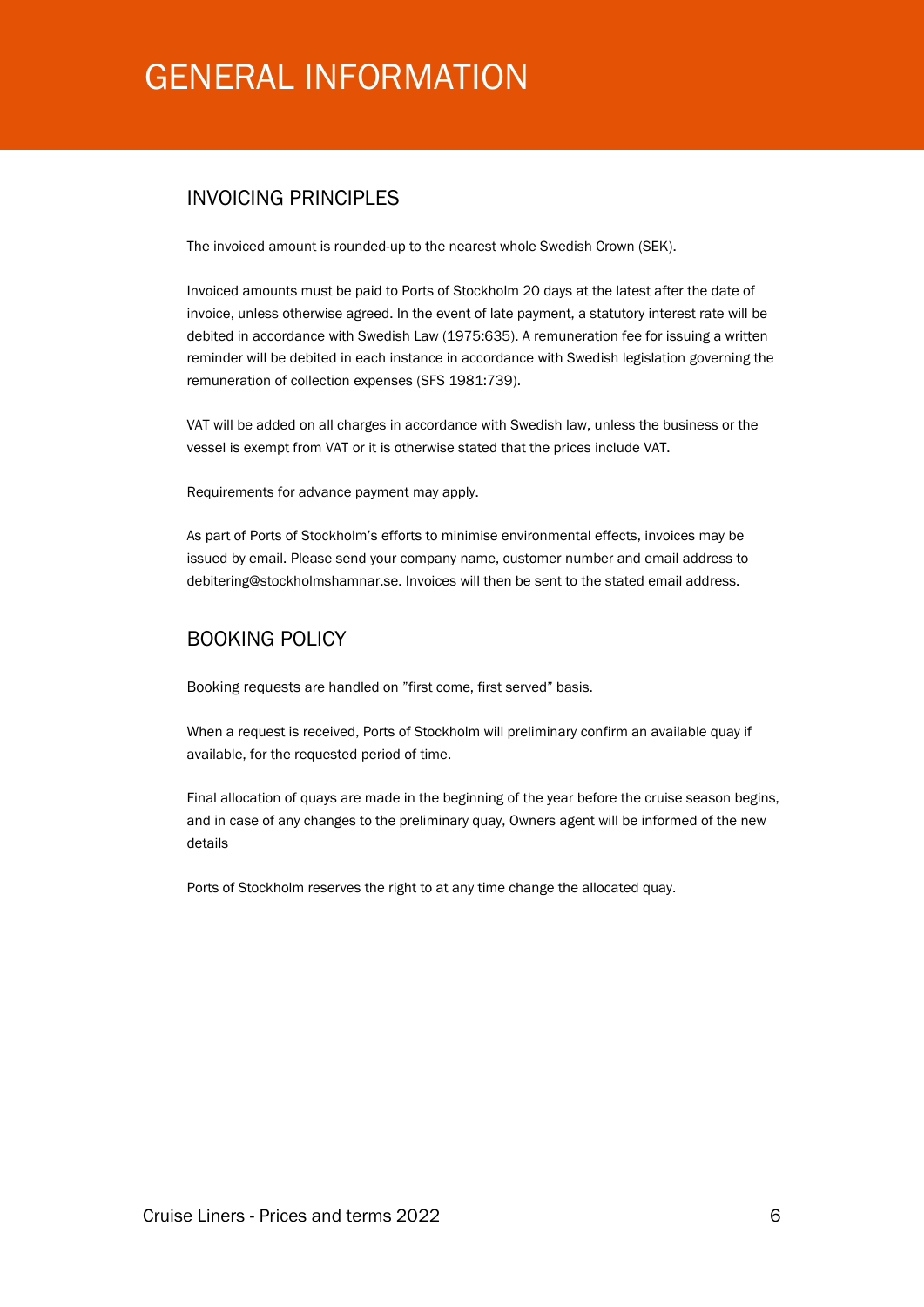# CRUISE LINERS



| Description                      |                                                                               |                                        | Harbour dues*1                                                                               | Frequency rebate*2   |  |
|----------------------------------|-------------------------------------------------------------------------------|----------------------------------------|----------------------------------------------------------------------------------------------|----------------------|--|
| Quay                             |                                                                               |                                        | Price/unit                                                                                   | Rebate/unit          |  |
|                                  | Stadsgården 160/167 and Skeppsbron 105                                        |                                        | 2,23 SEK/GT                                                                                  | $-0.33$ SEK/GT       |  |
| At anchor on Strömmen Stockholm  |                                                                               |                                        | 1,12 SEK/GT                                                                                  | $-0,17$ SEK/GT       |  |
| All other quays Stockholm        |                                                                               |                                        | 2,19 SEK/GT                                                                                  | -0,33 SEK/GT         |  |
| SeaWalk Nynäshamn                |                                                                               |                                        | 2,19 SEK/GT                                                                                  | $-0,33$ SEK/GT       |  |
| At anchor Nynäshamn & Kapellskär |                                                                               |                                        | $1,10$ SEK/GT                                                                                | $-0,17$ SEK/GT       |  |
| Seasonal rebate*3                | (Febr 1st-Apr 30 <sup>th</sup> and Oct 1st-Nov 30th)                          |                                        | 30 % of the calculated costs above incl. any frequence rebate                                |                      |  |
| Lay-time tariff <sup>*4</sup>    |                                                                               |                                        | 25 % av the Harbour dues above incl. any frequency- and/or seasonalrebate, per initiated day |                      |  |
|                                  | Environmental rebate CSI (SOx, NOx och CO <sub>2</sub> ) or ESI <sup>*5</sup> |                                        |                                                                                              |                      |  |
|                                  | <b>CSI points</b>                                                             | <b>ESI points</b>                      | Rebate/unit                                                                                  |                      |  |
|                                  | 45 - 47,9p                                                                    | $50 - 52,9p$                           | $-0.01$ SEK/GT                                                                               |                      |  |
|                                  | 48 - 50,9p                                                                    | $53 - 55,9p$                           | $-0.02$ SEK/GT                                                                               |                      |  |
|                                  | $51 - 53,9p$                                                                  | 56 - 59,9p                             | $-0,03$ SEK/GT                                                                               |                      |  |
|                                  | 54 - 56,9p                                                                    | $60 - 62,9p$                           | $-0,04$ SEK/GT                                                                               |                      |  |
|                                  | 57 - 59,9p                                                                    | $63 - 66,9p$                           | $-0,05$ SEK/GT                                                                               |                      |  |
|                                  | $60 - 62.9p$                                                                  | 67 - 69,9p                             | $-0,06$ SEK/GT                                                                               |                      |  |
|                                  | $63 - 65,9p$                                                                  | 70 - 72,9p                             | $-0.07$ SEK/GT                                                                               |                      |  |
|                                  | 66 - 68,9p                                                                    | 73 - 76,9p                             | $-0,08$ SEK/GT                                                                               |                      |  |
|                                  | 69 - 71,9p                                                                    | 77 - 79,9p                             | $-0,09$ SEK/GT                                                                               |                      |  |
|                                  | 72 - 74,9p                                                                    | 80 - 82,9p                             | $-0,10$ SEK/GT                                                                               |                      |  |
|                                  | 75 - 77,9p                                                                    | 83 - 86,9p                             | $-0,14$ SEK/GT                                                                               |                      |  |
|                                  | 78 - 80,9p                                                                    | 87 - 89,9p                             | $-0,15$ SEK/GT                                                                               |                      |  |
|                                  | 81 - 83,9p                                                                    | $90 - 92,9p$                           | $-0,16$ SEK/GT                                                                               |                      |  |
|                                  | 84 - 86,9p                                                                    | 93 - 96,9p                             | $-0,17$ SEK/GT                                                                               |                      |  |
|                                  | 87 - 90,0p                                                                    | 97 - 100,0p                            | $-0,19$ SEK/GT                                                                               |                      |  |
| Passenger tariff <sup>*6</sup>   |                                                                               | Stadsgården 160/167 and Skeppsbron 105 |                                                                                              | 36,34 SEK/pax        |  |
|                                  |                                                                               | At anchor on Strömmen Stockholm        |                                                                                              |                      |  |
| All other quays Stockholm        |                                                                               |                                        |                                                                                              | 35,65 SEK/pax        |  |
|                                  | Nynäshamn & Kapellskär                                                        |                                        |                                                                                              | 16,34 SEK/pax        |  |
|                                  | Source separated waste rebate Stockholm*7                                     |                                        |                                                                                              | $-6.12$ SEK/pax      |  |
| Security package                 |                                                                               |                                        |                                                                                              | See Harbour services |  |
| T/A equipment*8                  |                                                                               | Vessels $\leq 100$ maxpassengers       |                                                                                              | 5 316 SEK/TA         |  |
|                                  | Fartyg > 100 maxpassengers                                                    |                                        |                                                                                              | 26 578 SEK/TA        |  |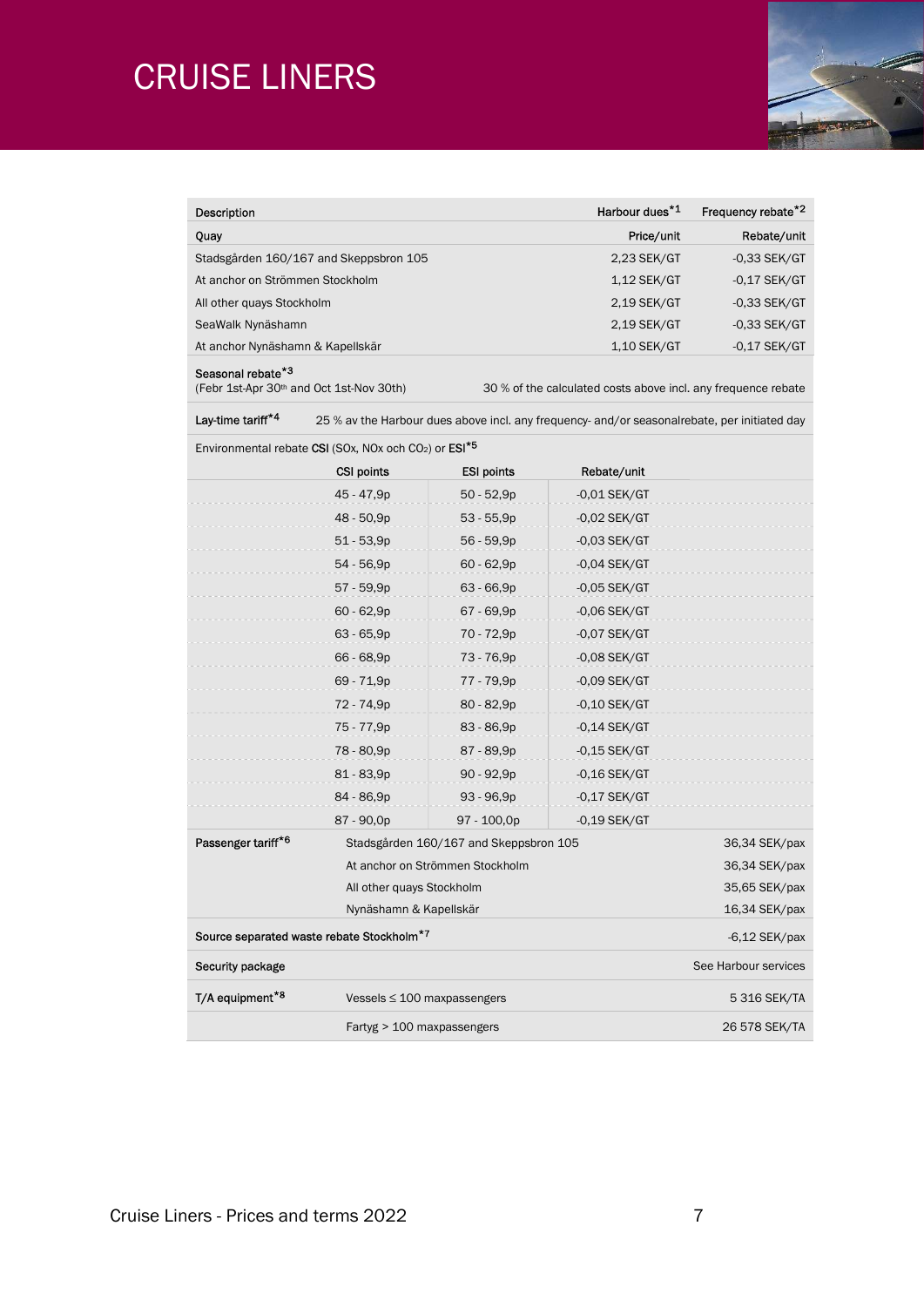# CRUISE LINERS



\*1 Harbour dues for vessels are levied each time a vessel puts into port. The harbour dues for the vessel include the depositing of waste generated by the vessel in accordance with applicable laws and regulations. If notification has not been made within the prescribed time prior to arrival or other breaches against current regulations, the additional costs incurred can be debited.

In cases where cruise liners anchor outside of the public port area and tender passengers to a quay, pier or equivalent Ports of Stockholm facility "At anchor Nynäshamn or Kapellskär" are charged according to the GT of the cruise liner.

- \*2 If a cruise liner belonging to the same shipping company (operating under the same brand name) calls at any of the ports more than ten times during a season, the harbour dues will be reduced with these amounts from the eleventh call during the same season.
- \*<sup>3</sup> If a cruise vessel calls at Port of Stockholm during these periods, the harbour dues will be reduced by this amount.
- $*4$  A lay-time tariff is always payable 48 hours after the vessel has put into port with 25 % of the Harbour dues. The lay-day tariff is levied when caused by conditions that the Port of Stockholm cannot prevail over. The tariff is calculated on the net of the total debited harbour dues (Harbour dues, Frequency rebate and Seasonal rebate).
- \*5 Ports of Stockholm offers environmental rebates for vessels affiliated with either CSI (Clean Shipping Index) or ESI (Environmental Ship Index). For CSI rebate, the index score is calculated as the total sum of the allocated/verified points in the Sox/PM, NOx and  $CO<sub>2</sub>$  categories. Vessels that are not operating regular liner services must request the rebate when submitting the ship's notification form and for the CSI rebate send a copy of the certificate together with the ship's notification form. Ports of Stockholm also reserves the right to request additional documention supporting the stated ESI score.
- \*6 Passenger fee is applicable for each arriving passenger.
- \*7 Cruise liners that offload separated waste in accordance with the requirements in "Waste Instructions for Ports of Stockholm" receives a discount per passenger. The waste instruction is available on Ports of Stockholm's website, http://www.portsofstockholm.com/prices.
- \*8 Applied in case of Turn Around.